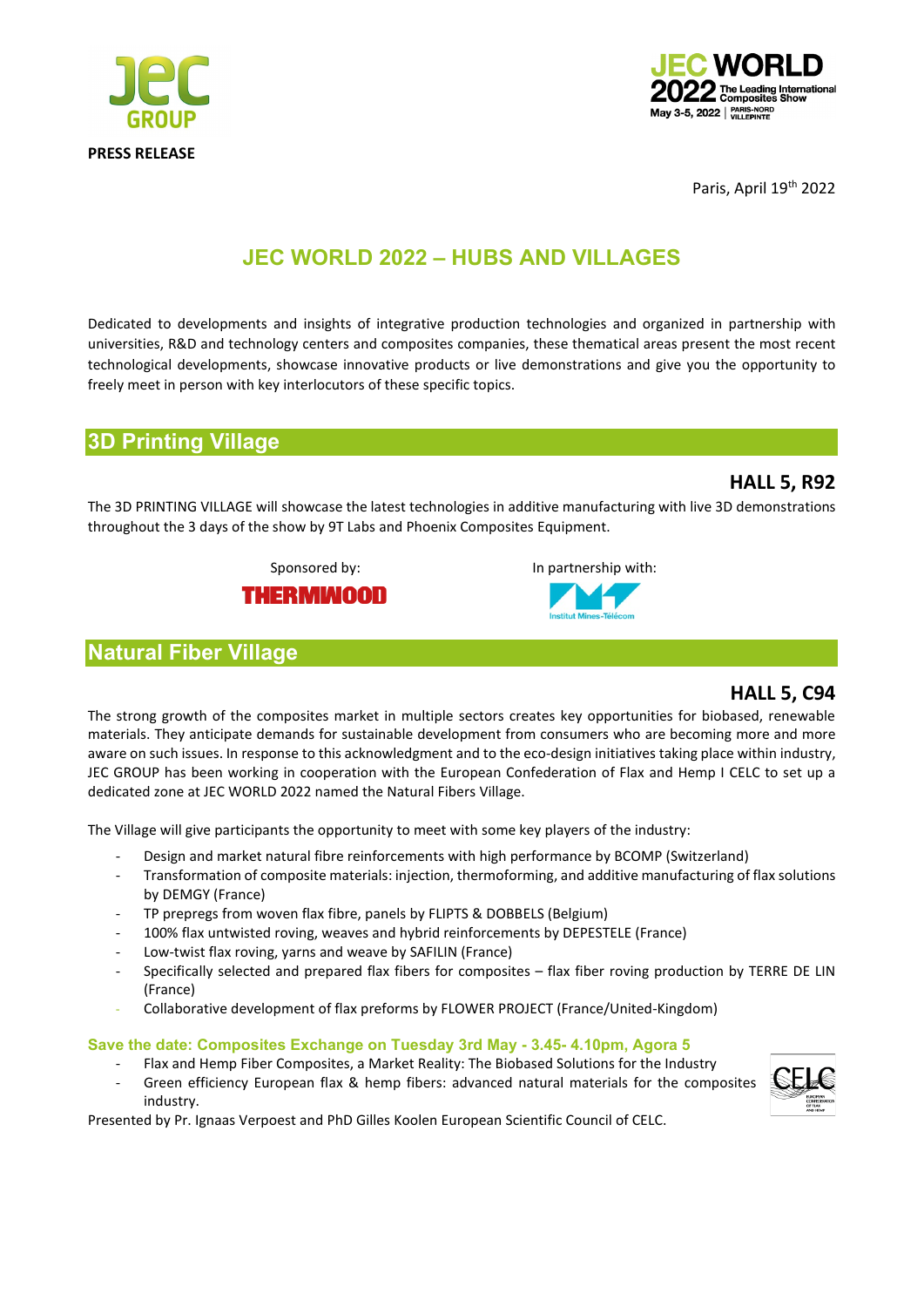



## **HALL 6, R50**

Coordinated by AZL Aachen with participating companies, the Industry 4.0 hub will focus on smart composites production in the context of Industry 4.0 along the whole value chain and the development of new production systems.

Among the companies present at the Hub: Forward Engineering, Compositence, Textechno Herbert Stein, Maruhachi Corporaiton, Edixia Automation, Hille Engineering, Conbility, Institut Fuer Textiltechnik of RWTH Aachen University, Fraunhofer Institute for Laser Technology, Fraunhofer for Aser Production Technology, IKV – Institute for Plastics Processing, AZL Aachen, Institute for Automotive Engineering of RWTH Aachen University, the Aachen Center for Integrative Lightweight Production of RWTH Aachen University.



# **Startup Booster Village**

## **HALL 6, entrance**

The Startup Booster Village features the 20 finalists and the partners (Airbus & Mercedes-Benz) of Startup Booster, the leading startup competition in the world of Composite and Advanced Materials. It's a great opportunity to meet and network with young entrepreneurs shaking the Composites Industry and discover the latest innovations disrupting the industry.

All the finalists listed below will be present at the Startup Village, as well as the following companies: Composites Expert, Nanoemi SP, Dou YS Chem, Skynano Technologies, Endeavor Composites, S Verical and Vistex Composites.

### **Save the date: the 20 startups will pitch their projects on May 3rd in AGORA 6**

**10.00 – 11.25** "Products & Materials Category": Blackleaf , Dongnam Realize, FibreCoat, FVMat, Ora Graphene Audio, Pangolin Defense, Phononic Vibes, Revolve Wheel, Smart Resilin, Space Walker

**16.30 - 17.55** "Process, Manufacturing & Equipment Category": Antefil Composite Tech, ANYBRID, Atomic-6, Carbon-Drive, Continuum, Fibraworks, herone, RVmagnetics, Touch Sensity, Xarion

# **Campus Village**

### **HALL 5**

The Campus is JEC World's new area dedicated to training and education. It is not only aiming to our youngest generations of visitors but also to anyone who wishes to improve on a field of expertise or discover a new one. 8 partner universities and training institutes will be available to meet during the 3 days of the show: KuLeuven, The Native Lab, University of Patras, University of Limerick, EPFL, Hanyang University, IMT and Politecnico di Milano.

**Save the date: the 8 universities will pitch on May 5th, from 2pm in Agora 5** 

More information: **<https://www.jec-world.events/program/jec-composites-campus/>**